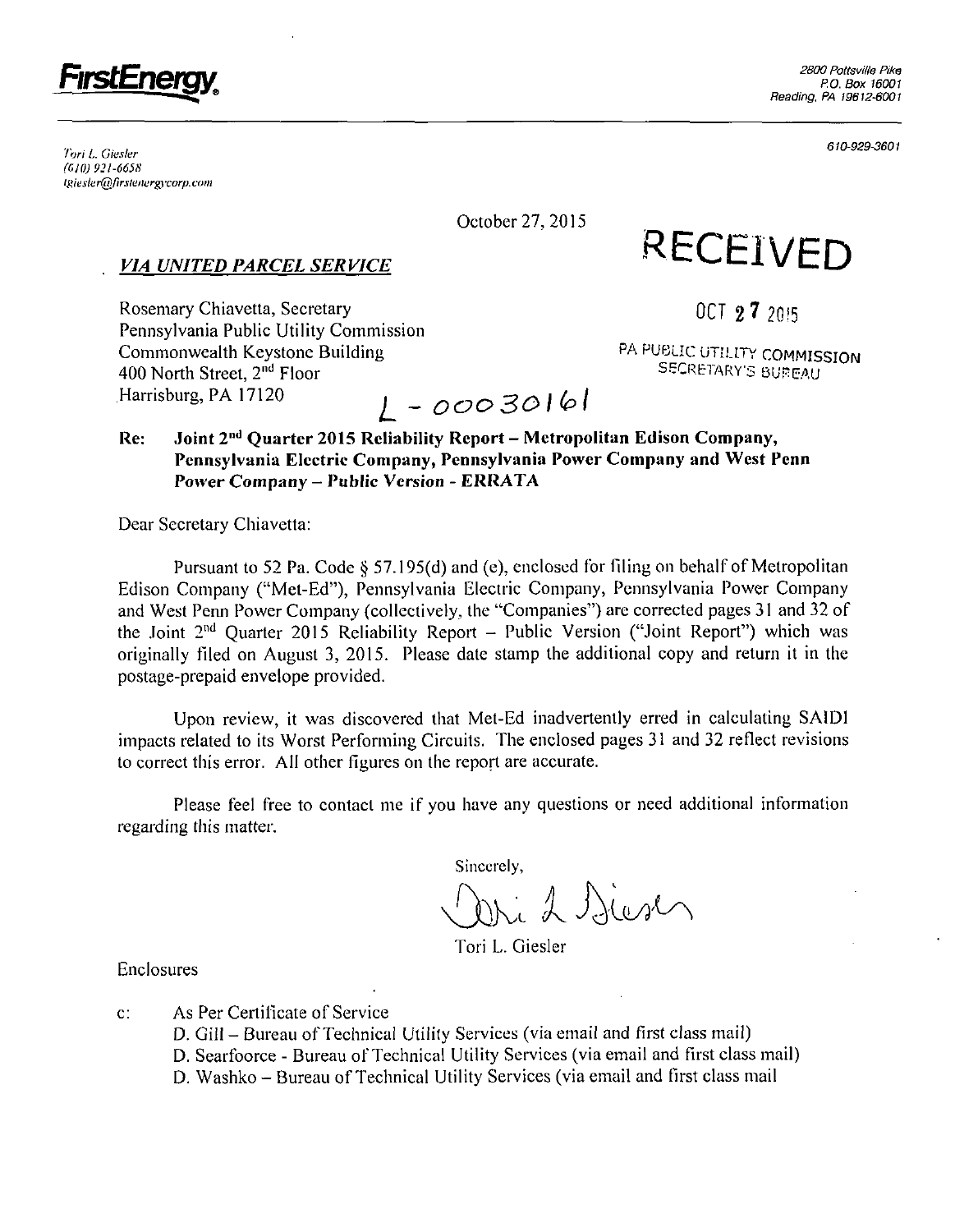# Submitted Pursuant to 52 Pa. Code § 57.195(d) and (e)  $\angle -00030$  /6/

| Met-Ed                  |                     |             |             |                      |                 |                |                     |                       |                        |              |              |              |              |
|-------------------------|---------------------|-------------|-------------|----------------------|-----------------|----------------|---------------------|-----------------------|------------------------|--------------|--------------|--------------|--------------|
| Circuit<br>Rank         | Substation          | Circuit     | District    | Average<br>Customers | Outages         | Lockouts       | Customer<br>Minutes | Customers<br>Affected | <b>SAIDI</b><br>Impact | <b>SAIDI</b> | <b>SAIFI</b> | <b>CAIDI</b> | <b>MAIFI</b> |
| 1                       | North Bangor        | 00826-3     | Easton      | 3,175                | 117             | 0              | 1,890,060           | 6,641                 | 3.50                   | 595.29       | 2.09         | 284.60       | 0.00         |
| $\boldsymbol{2}$        | Fox Hill            | 00816-3     | Stroudsburg | 3,810                | 67              | $\mathbf{1}$   | 1,588,406           | 12,253                | 2.94                   | 416.90       | 3.22         | 129.63       | 3.21         |
| $\mathbf{3}$            | Shawnee             | 00895-3     | Stroudsburg | 3,694                | 95              | $\bf{0}$       | 1,472,521           | 6,798                 | 2.72                   | 398.63       | 1.34         | 216.61       | 0.68         |
| $\overline{4}$          | <b>Birdsboro</b>    | $00756 - 1$ | Reading     | 1,520                | $\overline{78}$ | 4              | 1,183,987           | 5,378                 | 2.19                   | 778.94       | 3.54         | 220.15       | 2.63         |
| $\overline{\mathbf{5}}$ | Birchwood           | 00623-3     | Stroudsburg | 1,312                | 43              | $\overline{2}$ | 1,170,014           | 4,776                 | 2.17                   | 891.78       | 3.64         | 244.98       | 1.00         |
| $\overline{6}$          | S. Nazareth         | 00809-3     | Easton      | 3,087                | 51              | $\mathbf{O}$   | 1,046,892           | 6,354                 | 1.94                   | 339.13       | 2.06         | 164.76       | 0.99         |
|                         | North Cornwall      | 00610-2     | Lebanon     | 1.743                | $\overline{45}$ | 1              | 1,039,121           | 6,721                 | 1.92                   | 596.17       | 3.86         | 154.61       | 7.36         |
| 8                       | Birchwood           | 00622-3     | Stroudsburg | 1,824                | 30              | $\overline{2}$ | 1,025,155           | 5,950                 | 1.90                   | 562.04       | 3.26         | 172.29       | 0.00         |
| $\overline{9}$          | Straban             | 00676-4     | Gettysburg  | 1,086                | 34              | 1              | 714,523             | 3,589                 | 1.32                   | 657.94       | 3.30         | 199.09       | 3.91         |
| $\overline{10}$         | Allen               | 00502-4     | Dillsburg   | 1,066                | 48              | 4              | 934,628             | 6,355                 | 1.73                   | 876.76       | 5.96         | 147.07       | 6.91         |
| $\mathbf{H}$            | Snydersville        | 00621-3     | Stroudsburg | 1,762                | 36              | $\overline{c}$ | 901,395             | 5,37                  | 1.67                   | 511.57       | 3.05         | 167.83       | 1.00         |
| 12                      | <b>Bern Church</b>  | 00789-1     | Reading     | 1,413                | 56              | $\mathbf 0$    | 842,019             | 3,211                 | 1.56                   | 595.91       | 2.27         | 262.23       | 2.01         |
| 13                      | Swatara Hill        | 00763-2     | Lebanon     | 1,400                | 36              | 1              | 820,403             | 3,347                 | 1.52                   | 586.00       | 2.39         | 245.12       | 3.15         |
| $\bf{14}$               | Annville            | 00741-2     | Lebanon     | 959                  | 33              | 3              | 704,989             | 3,275                 | 1,30                   | 735.13       | 3.42         | 215.26       | 14.95        |
| $\overline{15}$         | Mountain            | 00744-4     | Dillsburg   | 1,410                | $\overline{41}$ | $\mathbf{1}$   | 680,352             | 3,807                 | 1.26                   | 482.52       | 2.70         | 178.71       | 0.00         |
| $\overline{16}$         | Newberry            | 00586-4     | York        | 1,603                | 45              | $\overline{2}$ | 602,512             | 4,818                 | 1.11                   | 375.87       | 3.01         | 125.05       | 2.99         |
| 17                      | South Lebanon       | 00780-2     | Lebanon     | 1,263                | 31              | 1              | 585,706             | 6,928                 | 1.08                   | 463.74       | 5.49         | 84.54        | 6.13         |
| $\overline{18}$         | Annville            | 00743-2     | Lebanon     | 1,155                | $\overline{37}$ | 1              | 565,522             | 4,805                 | 1.05                   | 489.63       | 4.16         | 117.69       | 2.00         |
| 19                      | North Bangor        | 00813-3     | Easton      | 1,406                | 39              | $\mathbf{1}$   | 544,832             | 2,805                 | 1.01                   | 387.50       | 2.00         | 194.24       | 0.00         |
| $\overline{20}$         | Swatara Hill        | 00764-2     | Lebanon     | 1,435                | 45              | $\overline{a}$ | 538,274             | 3,632                 | 1.00                   | 375.10       | 2.53         | 148.20       | 0.00         |
| 21                      | Shawnee             | 00860-3     | Stroudsburg | 3,069                | 49              | 0              | 512,917             | 5,654                 | 0.95                   | 167.13       | 1.34         | 90.72        | 0.69         |
| 22                      | Carsonia            | $00764 - 1$ | Reading     | 2,864                | $\overline{35}$ | $\mathbf{I}$   | 511,374             | 4,113                 | 0.95                   | 178.55       | 1.44         | 124.33       | 0.00         |
| 23                      | Mountain            | 00740-4     | Dillsburg   | 2,507                | 38              | 1              | 480,712             | 7,341                 | 0.89                   | 191.75       | 2.93         | 65.48        | 0.00         |
| 24                      | Shawnee             | 00899-3     | Stroudsburg | 1,764                | 74              | 0              | 479,342             | 4,400                 | 0.89                   | 271.74       | 2.49         | 108.94       | 0.00         |
| 25                      | Dillsburg           | 00749-4     | Dillsburg   | 1.795                | 48              | $\mathbf{1}$   | 473,453             | 4,911                 | 0.88                   | 263.76       | 2.74         | 96.41        | 0.19         |
| 26                      | <b>Birdsboro</b>    | 00757-1     | Reading     | 1,925                | 43              | $\mathbf 0$    | 441,420             | 3,386                 | 0.82                   | 229.31       | 1.76         | 130.37       | 0.79         |
| 27                      | <b>Bairs</b>        | 00571-4     | York        | 1,771                | 47              | $\mathbf{0}$   | 441,201             | 5,672                 | 0.82                   | 249.13       | 3.20         | 77.79        | 0.01         |
| 28                      | North Lebanon       | 00712-2     | Lebanon     | 1,923                | 42              | I.             | 440,625             | 4,293                 | 0.82                   | 229.13       | 2.23         | 102.64       | 3.00         |
| 29                      | Saylorsburg         | 00114-3     | Stroudsburg | 677                  | 20              | ı              | 434,718             | 1,099                 | 0.80                   | 642.12       | 1.62         | 395.56       | 0.00         |
| 30                      | Bath                | 00873-3     | Easton      | 2,116                | 32              | Ť              | 432,021             | 4,074                 | 0.80                   | 204.17       | 1.93         | 106.04       | 0.00         |
| 31                      | <b>Flying Hills</b> | 00776-1     | Reading     | 1,488                | 33              | 1              | 431,911             | 4.154                 | 0.80                   | 290.26       | 2.79         | 103.97       | 1.57         |
| 32                      | Newberry            | 00576-4     | York        | 1,769                | 64              | 1              | 427,923             | 3,379                 | 0.79                   | 241.90       | 1.91         | 126.64       | 4.66         |
| $\overline{33}$         | Marshalls Creek     | 00128-3     | Stroudsburg | 504                  | 14              | $\mathbf{1}$   | 423,273             | 670                   | 0.78                   | 839.83       | 1.33         | 631.75       | 1.00         |
| $\overline{34}$         | Leesport            | 00811-1     | Hamburg     | 1,449                | 32              | $\overline{2}$ | 417,220             | 3,651                 | 0.77                   | 287.94       | 2.52         | 114.28       | 0.03         |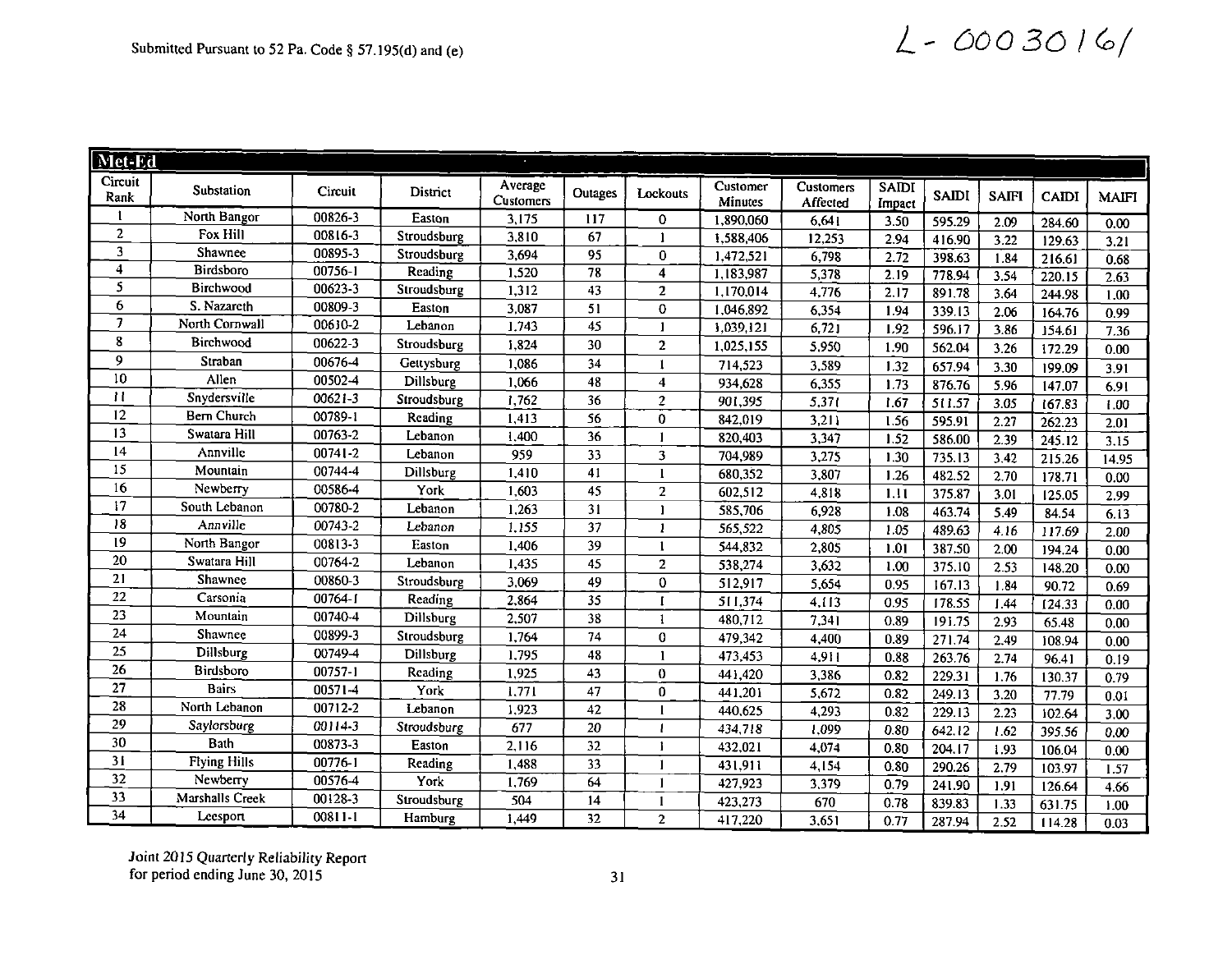| Met-Ed          |                           |         |          |                      |         |          |                     |                              |                        |        |      |             |              |
|-----------------|---------------------------|---------|----------|----------------------|---------|----------|---------------------|------------------------------|------------------------|--------|------|-------------|--------------|
| Circuit<br>Rank | Substation                | Circuit | District | Average<br>Customers | Outages | Lockouts | Customer<br>Minutes | <b>Customers</b><br>Affected | <b>SAIDI</b><br>Impact | SAIDI  | SAIF | $\cap$ AID) | <b>MAIFI</b> |
| 35              | Lickdale                  | 00626-2 | Lebanon  | 2,068                | 49      |          | 417,207             | 3,638                        | 0.77                   | 201.74 | .76  | 14.68       | 2.00         |
| 36              | Weisenberg                | 00602-1 | Hamburg  | 941                  | 25      |          | 409.774             | ,274                         | 0.76                   | 435.47 | .35  | 321.64      | 0.91         |
| 37              | 3 <sup>rd</sup> and Green | 00785-2 | Lebanon  | .,619                | Ω       |          | 404.251             | 4,994                        | 0.75                   | 249.69 | 3.08 | 80.95       | 0.01         |
| 38              | Annville                  | 00742-2 | Lebanon  | .068                 | 34      |          | 401.814             | .857                         | 0.74                   | 376.2. | .74  | 216.38      | 2.20         |

 $\cdot$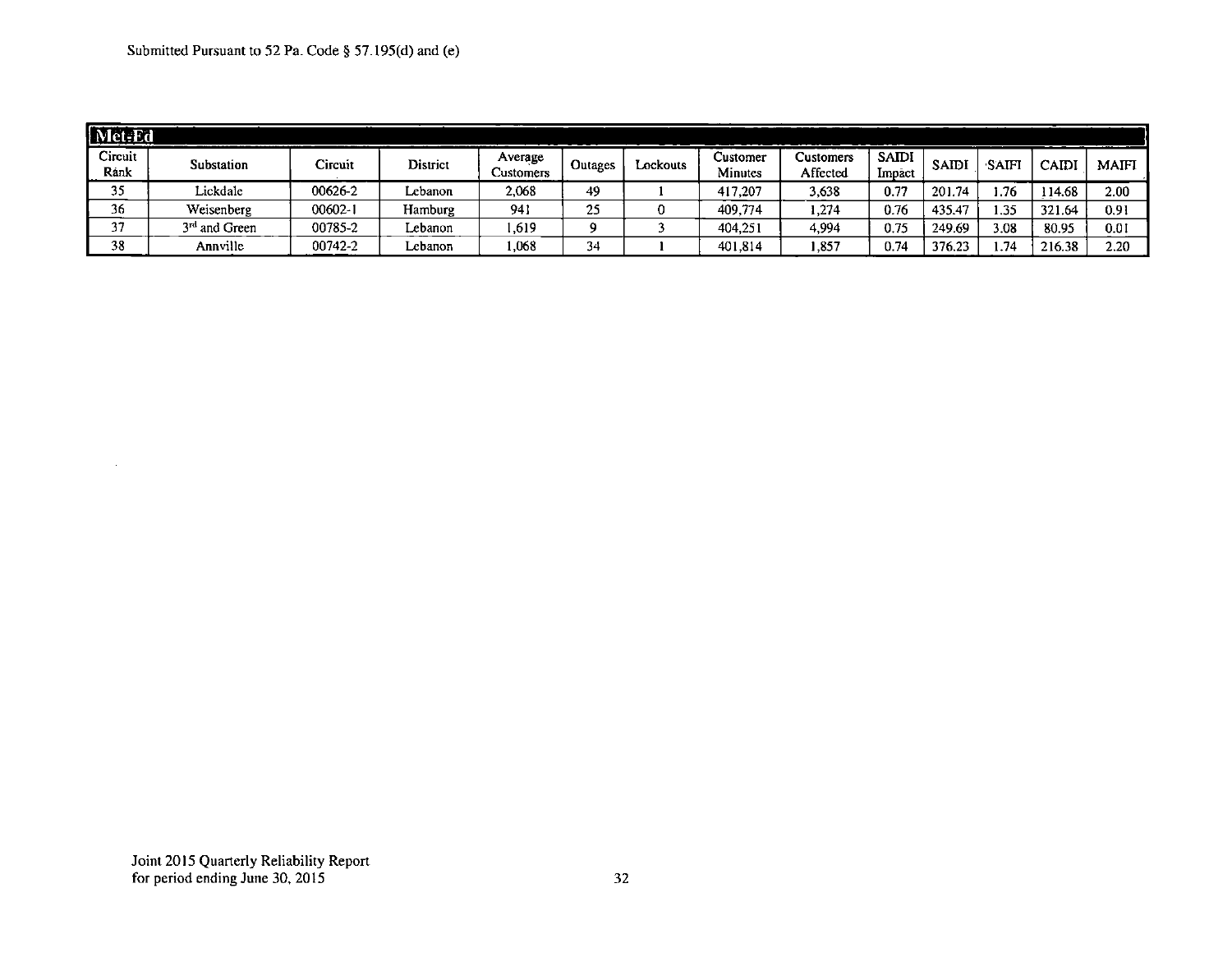#### **BEFORE THE PENNSYLVANIA PUBLIC UTILITY COMMISSION**

 $\ddot{\cdot}$  $\overline{\mathbf{r}}$ 

**Joint 2 <sup>n</sup> <sup>d</sup> Quarter 2015 Reliability Report - Metropolitan Edison Company, Pennsylvania Electric Company Pennsylvania Power Company and West Penn Power Company - Public Version - ERATTA** 

**RECEIVED**<br>: L-0003016

**0012 7 2015** 

PA PUBLIC UTILITY COMMISSION SECRETARY'S BUREAU

## **CERTIFICATE OF SERVICE**

I hereby certify that I have this day served a true and correct copy of the foregoing document upon the individuals listed below, in accordance with the requirements of 52 Pa. Code § 1.54 (relating to service by a participant).

Tanya McCloskey

Scott Rubin

333 Oak Lane

Office of Consumer Advocate 555 Walnut Street – 5<sup>th</sup> Floor Harrisburg, PA 17101-1923

Utility Workers Union of America

Bloomsburg, PA 17815-2036

Service by first class mail, as follows:

John R. Evans Office of Small Business Advocate Suite 1102, Commerce Building 300 North Second Street Harrisburg, PA 17101

Johnnie E. Simms Bureau of Investigation & Enforcement Pennsylvania Public Utility Commission P.O. Box 3265 Harrisburg, PA 17105-3265

David Dulick Pennsylvania Rural Electric Association 212 Locust Street, 2<sup>nd</sup> Floor Harrisburg, PA 17101

Dated: October 27, 2015

**r** 

Tori L. Giesler Attorney No. 207742 FirstEnergy Service Company 2800 Pottsville Pike, P.O. Box 16001 Reading, Pennsylvania 19612-6001 (610) 921-6203 tgiesler@firstenergycorp.com

Counsel for Metropolitan Edison Company, Pennsylvania Electric Company, Pennsylvania Power Company and